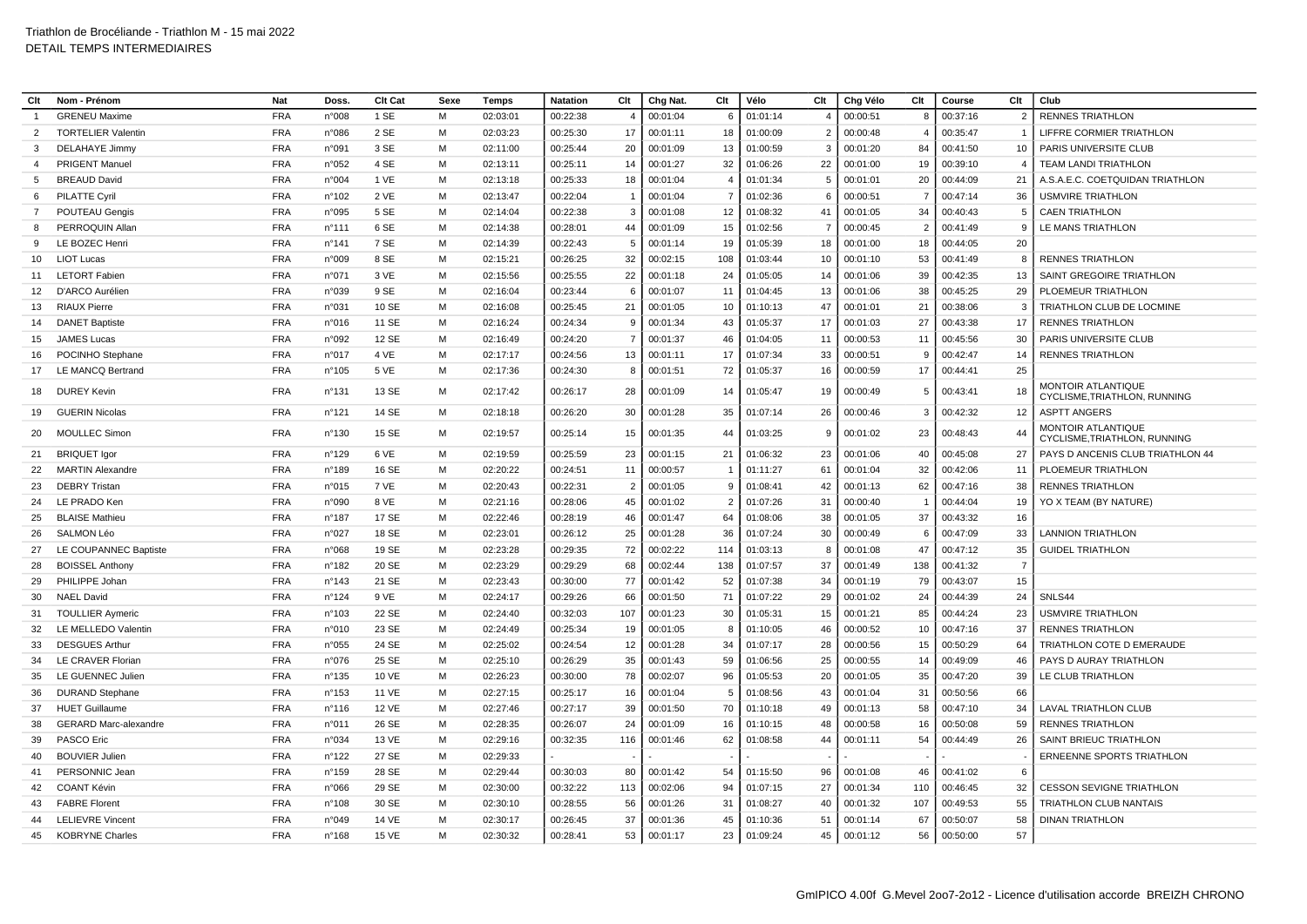| Clt      | Nom - Prénom                                     | Nat        | Doss            | Clt Cat        | Sexe           | Temps    | <b>Natation</b>      | Clt       | Chg Nat  | Clt       | Vélo     | Clt      | Chg Vélo | Clt | Course   | Clt      | Club                                               |
|----------|--------------------------------------------------|------------|-----------------|----------------|----------------|----------|----------------------|-----------|----------|-----------|----------|----------|----------|-----|----------|----------|----------------------------------------------------|
| 46       | <b>LALANDE</b> Jeremy                            | <b>FRA</b> | n°134           | 31 SE          | M              | 02:30:34 | 00:28:59             | 58        | 00:02:16 | 109       | 01:07:44 | 35       | 00:01:09 | 52  | 00:50:28 | 63       | <b>MAY TRIATHLON</b>                               |
| 47       | <b>DEMARAIS Davy</b>                             | <b>FRA</b> | n°045           | 16 VE          | м              | 02:30:35 | 00:26:19             | 29        | 00:01:38 | 48        | 01:11:05 | 58       | 00:01:09 | 48  | 00:50:26 | 62       | <b>DINAN TRIATHLON</b>                             |
| 48       | <b>POUTEAU Yannick</b>                           | <b>FRA</b> | n°100           | <b>17 VE</b>   | м              | 02:30:43 | 00:29:03             | 60        | 00:01:34 | 42        | 01:13:27 | 81       | 00:01:31 | 105 | 00:45:10 | 28       | <b>TRIATHLON FLERS LA FERTE MACE</b>               |
| 49       | <b>BIGOT Nicolas</b>                             | <b>FRA</b> | n°087           | 32 SE          | M              | 02:31:19 | 00:27:13             | 38        | 00:01:46 | 63        | 01:11:34 | 65       | 00:00:54 | 13  | 00:49:53 | 54       | <b>PARIS SPORT CLUB</b>                            |
| 50       | POULLAIN Jean-marie                              | <b>FRA</b> | n°067           | <b>18 VE</b>   | м              | 02:32:06 | 00:28:44             | 54        | 00:01:49 | 69        | 01:08:08 | 39       | 00:01:21 | 86  | 00:52:05 | 73       | <b>CESSON SEVIGNE TRIATHLON</b>                    |
| 51       | DUFAIT Jérôme                                    | <b>FRA</b> | n°044           | 19 VE          | M              | 02:32:23 | 00:29:14             | 62        | 00:01:59 | 85        | 01:12:02 | 70       | 00:01:11 | 55  | 00:47:59 | 41       | <b>DINAN TRIATHLON</b>                             |
| 52       | SOL Frédéric                                     | <b>FRA</b> | n°053           | 33 SE          | м              | 02:32:39 | 00:32:08             | 111       | 00:01:23 | 29        | 01:12:07 | 72       | 00:01:05 | 36  | 00:45:58 | 31       | <b>BREST TRIATHLON</b>                             |
| 53       | <b>COMMANCHAIL Sylvain</b>                       | <b>FRA</b> | n°163           | 34 SE          | M              | 02:33:07 | 00:27:20             | 40        | 00:01:02 | 3         | 01:10:44 | 53       | 00:01:03 | 28  | 00:53:01 | 80       |                                                    |
|          | DE NAYER Florent                                 | <b>FRA</b> | n°065           | 20 VE          | M              | 02:33:48 | 00:31:35             | 99        | 00:02:09 | 100       | 01:04:25 | 12       | 00:01:44 | 130 | 00:53:56 | 87       | <b>CESSON SEVIGNE TRIATHLON</b>                    |
| 54<br>55 | <b>VILLAIN Nicolas</b>                           | <b>FRA</b> | n°002           | 35 SE          | м              | 02:33:48 | 00:29:00             | 59        | 00:01:54 | 75        | 01:13:02 | 78       | 00:01:31 | 104 | 00:48:23 | 43       | <b>TRIATHLE VANNES</b>                             |
|          | <b>GEORGES Hervé</b>                             | <b>FRA</b> | n°069           | 21 VE          | м              | 02:33:51 | 00:29:22             | 64        | 00:02:08 | 97        | 01:07:29 | 32       | 00:02:09 | 148 | 00:52:45 | 76       | <b>GUIDEL TRIATHLON</b>                            |
| 56       |                                                  | <b>FRA</b> |                 |                | M              |          |                      |           |          |           |          |          |          |     |          |          |                                                    |
| 57       | <b>BERSEGEAY Antoine</b>                         | <b>FRA</b> | n°001           | 36 SE          | M              | 02:33:52 | 00:31:04             | 89<br>119 | 00:01:21 | 26        | 01:10:57 | 57       | 00:01:17 | 72  | 00:49:16 | 49       | AUNIS SUD TRIATHLON                                |
| 58<br>59 | <b>LEBRETON Christian</b><br><b>DERBRE Kévin</b> | <b>FRA</b> | n°185           | 22 VE<br>37 SE | м              | 02:33:52 | 00:32:37<br>00:28:35 |           | 00:02:51 | 142<br>49 | 01:05:58 | 21<br>79 | 00:01:13 | 59  | 00:51:15 | 67<br>51 | MEWEN TRIATHLON AVENTURE                           |
|          |                                                  |            | n°012           |                |                | 02:33:56 |                      | 50        | 00:01:39 |           | 01:13:10 |          | 00:01:14 | 63  | 00:49:20 |          | <b>RENNES TRIATHLON</b>                            |
| 60       | LE VERGE Philippe                                | <b>FRA</b> | $n^{\circ}$ 170 | 23 VE          | M              | 02:34:49 | 00:31:45             | 103       | 00:01:57 | 81        | 01:11:43 | 67       | 00:01:08 | 45  | 00:48:18 | 42       | 3SETS                                              |
| 61       | <b>GUERIN Bertrand</b>                           | <b>FRA</b> | n°040           | 24 VE          | М              | 02:35:09 | 00:26:24             | 31        | 00:02:31 | 127       | 01:14:59 | 90       | 00:02:04 | 147 | 00:49:14 | 48       | PONTIVY TRIATHLON                                  |
| 62       | QUIVAUX Jerome                                   | <b>FRA</b> | n°021           | 38 SE          | M              | 02:35:21 | 00:24:47             | 10        | 00:01:56 | 76        | 01:11:39 | 66       | 00:01:19 | 80  | 00:55:42 | 101      | WAPITI TRIATHLON CLUB DE LARMOR PLA                |
| 63       | PICHARD Benoit                                   | <b>FRA</b> | n°132           | 25 VE          | м              | 02:35:32 | 00:31:13             | 91        | 00:02:32 | 130       | 01:10:46 | 54       | 00:01:09 | 49  | 00:49:54 | 56       | MONTOIR ATLANTIQUE<br>CYCLISME, TRIATHLON, RUNNING |
| 64       | <b>PAVY Boris</b>                                | <b>FRA</b> | n°063           | 26 VE          | M              | 02:36:45 | 00:29:34             | 71        | 00:02:02 | 89        | 01:14:51 | 89       | 00:01:26 | 97  | 00:48:54 | 45       | <b>CESSON SEVIGNE TRIATHLON</b>                    |
| 65       | <b>PIRAS Nicolas</b>                             | <b>FRA</b> | n°033           | 39 SE          | M              | 02:36:46 |                      |           |          |           |          |          |          |     |          |          | DAUPHINS DE L'ELORN LANDERNEAU                     |
| 66       | <b>FERLICOT Samuel</b>                           | <b>FRA</b> | n°047           | 27 VE          | M              | 02:36:55 | 00:26:15             | 27        | 00:02:05 | 90        | 01:10:52 | 56       | 00:01:48 | 136 | 00:55:57 | 103      | <b>DINAN TRIATHLON</b>                             |
| 67       | <b>COLOMBEROTTO Nicolas</b>                      | <b>FRA</b> | $n^{\circ}$ 148 | 28 VE          | M              | 02:37:01 | 00:30:40             | 86        | 00:01:30 | 38        | 01:13:49 | 85       | 00:00:53 | 12  | 00:50:11 | 60       |                                                    |
| 68       | <b>TAISNE Loic</b>                               | <b>FRA</b> | n°041           | 29 VE          | $\overline{M}$ | 02:37:55 | 00:31:25             | 97        | 00:02:16 | 110       | 01:07:46 | 36       | 00:01:38 | 123 | 00:54:52 | 94       | <b>DINAN TRIATHLON</b>                             |
| 69       | <b>BILHEUX Cyrille</b>                           | <b>FRA</b> | n°119           | 30 VE          | M              | 02:38:04 | 00:29:36             | 73        | 00:01:14 | 20        | 01:12:26 | 75       | 00:01:17 | 73  | 00:53:33 | 86       | LAVAL TRIATHLON CLUB                               |
| 70       | DE NAYER Cedric                                  | <b>FRA</b> | n°064           | 31 VE          | м              | 02:38:10 | 00:33:56             | 135       | 00:02:39 | 135       | 01:06:50 | 24       | 00:01:45 | 133 | 00:53:03 | 81       | <b>CESSON SEVIGNE TRIATHLON</b>                    |
| 71       | <b>CASTEL Olivier</b>                            | <b>FRA</b> | n°082           | 32 VE          | М              | 02:38:29 | 00:28:58             | 57        | 00:01:58 | 84        | 01:11:30 | 62       | 00:02:02 | 145 | 00:54:02 | 89       | KERHUON TRIATHLON                                  |
| 72       | <b>COLLET Charles</b>                            | <b>FRA</b> | n°188           | 40 SE          | м              | 02:38:35 | 00:31:46             | 104       | 00:02:31 | 128       | 01:13:33 | 84       | 00:01:03 | 30  | 00:49:44 | 53       |                                                    |
| 73       | <b>BERNARD Anthony</b>                           | <b>FRA</b> | $n^{\circ}$ 144 | 33 VE          | м              | 02:39:09 | 00:28:49             | 55        | 00:02:11 | 102       | 01:12:00 | 69       | 00:01:08 | 42  | 00:55:03 | 98       | <b>BROCELIANDE TRIATHLON</b>                       |
| 74       | JOUNO Lénaïc                                     | <b>FRA</b> | n°150           | 34 VE          | м              | 02:39:29 | 00:30:28             | 85        | 00:04:40 | 159       | 01:11:12 | 59       | 00:01:44 | 131 | 00:51:26 | 69       |                                                    |
| 75       | <b>YBERT Christophe</b>                          | <b>FRA</b> | n°133           | 35 VE          | м              | 02:39:53 | 00:29:52             | 76        | 00:02:15 | 105       | 01:12:15 | 73       | 00:01:28 | 100 | 00:54:07 | 90       | MONTOIR ATLANTIQUE<br>CYCLISME, TRIATHLON, RUNNING |
| 76       | <b>MAGNE Sébastien</b>                           | <b>FRA</b> | n°180           | 41 SE          | M              | 02:40:06 | 00:31:49             | 105       | 00:01:47 | 65        | 01:11:52 | 68       | 00:01:09 | 51  | 00:53:31 | 85       | <b>ALL BIKES</b>                                   |
| 77       | <b>ESSAKANA Salaheddine</b>                      | <b>FRA</b> | n°037           | 36 VE          | м              | 02:40:10 | 00:34:45             | 143       | 00:03:34 | 154       | 01:16:04 | 99       | 00:01:36 | 117 | 00:44:12 | 22       | ESPERANCE CHARTRES DE BRETAGNE TRIA                |
| -78      | <b>LAFLECHE Mickaël</b>                          | <b>FRA</b> | n°128           | 37 VE          | м              | 02:40:15 | 00:33:22             | 130       | 00:01:43 | 55        | 01:14:27 | 87       | 00:01:25 | 94  | 00:49:19 | 50       | PAYS D ANCENIS CLUB TRIATHLON 44                   |
| 79       | <b>BOROWIACK Marc</b>                            | <b>FRA</b> | n°048           | 38 VE          | M              | 02:40:45 | 00:32:57             | 126       | 00:02:46 | 140       | 01:13:20 | 80       | 00:02:15 | 152 | 00:49:29 | 52       | <b>DINAN TRIATHLON</b>                             |
| 80       | <b>GUYOMARD Pasca</b>                            | <b>FRA</b> | n°174           | 39 VE          | M              | 02:40:46 | 00:30:20             | 84        | 00:01:29 | 37        | 01:14:23 | 86       | 00:01:37 | 118 | 00:53:00 | 78       | <b>CASTORS RUNNERS</b>                             |
| 81       | <b>BESNEUX Anthon</b>                            | <b>FRA</b> | $n^{\circ}$ 178 | 40 VE          | M              | 02:40:51 | 00:31:22             | 95        | 00:01:22 | 27        | 01:11:33 | 63       | 00:01:03 | 26  | 00:55:33 | 100      |                                                    |
| 82       | <b>VETTIER Arnaud</b>                            | <b>FRA</b> | n°099           | 41 VE          | м              | 02:41:08 | 00:27:29             | 42        | 00:02:24 | 118       | 01:10:40 | 52       | 00:01:36 | 116 | 00:59:00 | 123      | TRIATHLON FLERS LA FERTE MACE                      |
| 83       | LE VERGER Jean-christophe                        | <b>FRA</b> | $n^{\circ}$ 176 | 42 VE          | М              | 02:41:09 | 00:32:55             | 125       | 00:02:33 | 131       | 01:16:39 | 104      | 00:01:12 | 57  | 00:47:52 | 40       |                                                    |
| 84       | <b>DUDA Marc</b>                                 | <b>FRA</b> | n°050           | 43 VE          | м              | 02:41:25 | 00:29:11             | 61        | 00:01:49 | 68        | 01:12:39 | 76       | 00:01:43 | 129 | 00:56:05 | 104      | <b>MORLAIX TRIATHLON</b>                           |
| 85       | <b>BRISSET Jérome</b>                            | <b>FRA</b> | n°032           | 44 VE          | м              | 02:41:34 | 00:26:28             | 33        | 00:02:15 | 107       | 01:10:30 | 50       | 00:01:15 | 70  | 01:01:08 | 136      | DAUPHINS DE L'ELORN LANDERNEAU                     |
| 86       | <b>FEAT Christophe</b>                           | <b>FRA</b> | n°079           | 45 VE          | м              | 02:41:46 | 00:29:31             | 69        | 00:01:33 | 41        | 01:12:05 | 71       | 00:01:14 | 66  | 00:57:26 | 111      | PAYS D AURAY TRIATHLON                             |
| 87       | <b>PERTUISEL Guillaume</b>                       | <b>FRA</b> | n°142           | 42 SE          | м              | 02:42:01 | 00:34:02             | 137       | 00:01:56 | 79        | 01:11:20 | 60       | 00:01:22 | 92  | 00:53:22 | 83       |                                                    |
| 88       | <b>SIMONNEAUX Gilles</b>                         | <b>FRA</b> | n°006           | 46 VE          | M              | 02:42:06 | 00:28:20             | 47        | 00:01:32 | 39        | 01:15:58 | 98       | 00:01:18 | 77  | 00:55:00 | 97       | <b>RENNES TRIATHLON</b>                            |
| 89       | <b>BUGAND Samuel</b>                             | <b>FRA</b> | n°005           | 47 VE          | M              | 02:42:22 | 00:32:42             | 121       | 00:01:56 | 78        | 01:13:27 | 82       | 00:01:08 | 44  | 00:53:10 | 82       | A.S.A.E.C. COETQUIDAN TRIATHLON                    |
| 90       | <b>LEGROS Cédric</b>                             | <b>FRA</b> | n°098           | 48 VE          | м              | 02:42:25 | 00:32:26             | 114       | 00:01:22 | 28        | 01:16:54 | 105      | 00:01:03 | 25  | 00:50:42 | 65       | <b>TC VAL</b>                                      |
|          |                                                  |            |                 |                |                |          |                      |           |          |           |          |          |          |     |          |          |                                                    |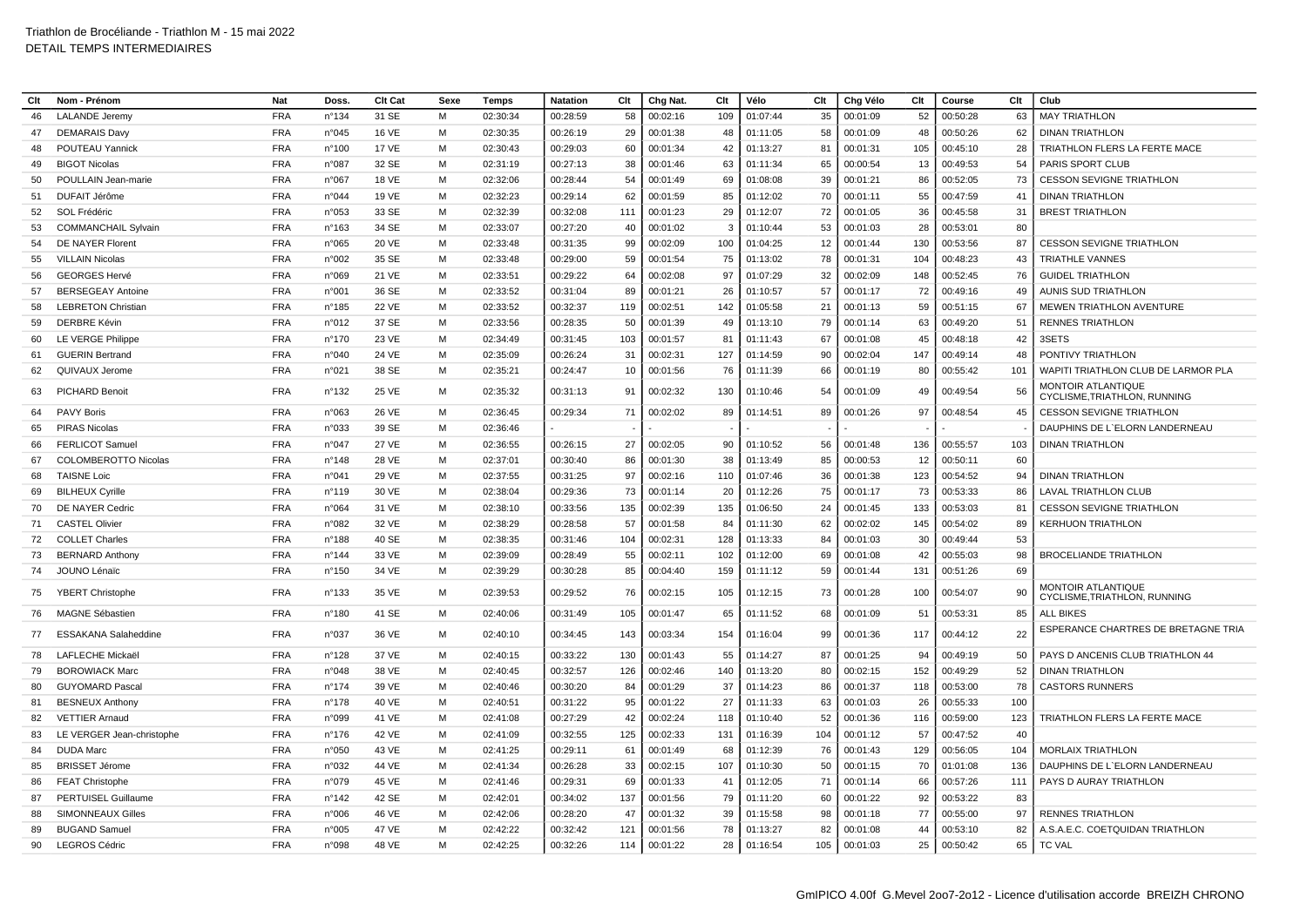| Clt | Nom - Prénom                                         | Nat        | Doss            | Clt Cat        | Sexe   | Temps                | <b>Natation</b>      | Clt       | Chg Nat. | Clt      | Vélo                 | Clt       | Chg Vélo | Clt       | Course               | Clt      | Club                                         |
|-----|------------------------------------------------------|------------|-----------------|----------------|--------|----------------------|----------------------|-----------|----------|----------|----------------------|-----------|----------|-----------|----------------------|----------|----------------------------------------------|
| 91  | <b>FIEVET Cyrille</b>                                | <b>FRA</b> | n°120           | 49 VE          | M      | 02:43:34             | 00:30:04             | 81        | 00:02:05 | 91       | 01:16:56             | 106       | 00:01:59 | 142       | 00:52:33             | 75       | <b>TRIATHLON ATLANTIQUE CARQUEFOU</b>        |
|     |                                                      | <b>FRA</b> |                 |                |        |                      |                      |           |          |          |                      |           |          |           |                      |          |                                              |
| 92  | <b>CHAUCHIS Laurent</b><br><b>BERNARDEAU Vincent</b> | <b>FRA</b> | n°097<br>n°089  | 43 SE<br>50 VE | м<br>M | 02:44:14<br>02:44:35 | 00:32:49             | 123       | 00:01:57 | 80       | 01:16:33             | 102<br>83 | 00:01:04 | 33<br>126 | 00:51:53             | 72<br>79 | <b>TC VAL</b><br><b>VERSAILLES TRIATHLON</b> |
| 93  | DUMENIL .franck                                      | <b>FRA</b> |                 |                | M      | 02:44:52             | 00:34:31<br>00:27:52 | 140<br>43 | 00:01:57 | 82<br>56 | 01:13:28<br>01:17:42 | 113       | 00:01:41 |           | 00:53:00<br>00:56:22 | 107      |                                              |
| 94  |                                                      |            | n°043           | 51 VE          |        |                      |                      |           | 00:01:43 |          |                      |           | 00:01:14 | 64        |                      |          | <b>DINAN TRIATHLON</b>                       |
| 95  | ROUSSEAU Alex                                        | <b>FRA</b> | $n^{\circ}106$  | 44 SE          | M      | 02:44:58             | 00:26:12             | 26        | 00:01:48 | 67       | 01:15:20             | 92        | 00:01:18 | 75        | 01:00:22             | 130      |                                              |
| 96  | LEFEBVRE Jerome                                      | <b>FRA</b> | n°003           | 52 VE          | м      | 02:44:59             | 00:29:51             | 75        | 00:01:53 | 73       | 01:12:24             | 74        | 00:01:15 | 69        | 00:59:38             | 126      | A.S.A.E.C. COETQUIDAN TRIATHLON              |
| 97  | <b>LAURENT Frederic</b>                              | <b>FRA</b> | n°075           | 53 VE          | M      | 02:45:18             | 00:26:33             | 36        | 00:01:43 | 57       | 01:16:58             | 107       | 00:01:21 | 89        | 00:58:44             | 119      | <b>CNC TRIATHLON</b>                         |
| 98  | <b>BOURDON Jean-marc</b>                             | <b>FRA</b> | n°020           | 45 SE          | M      | 02:45:20             | 00:29:22             | 65        | 00:02:15 | 106      | 01:14:30             | 88        | 00:01:09 | 50        | 00:58:06             | 116      | WAPITI TRIATHLON CLUB DE LARMOR PLA          |
| 99  | <b>RATON Véronique</b>                               | <b>FRA</b> | n°018           | 1 VE           | E      | 02:45:37             | 00:29:14             | 63        | 00:01:16 | 22       | 01:17:24             | 110       | 00:01:23 | 93        | 00:56:22             | 106      | WAPITI TRIATHLON CLUB DE LARMOR PLA          |
| 100 | LE ROUX Erwan                                        | <b>FRA</b> | n°030           | 54 VE          | M      | 02:45:38             | 00:33:03             | 128       | 00:02:30 | 125      | 01:17:13             | 108       | 00:01:16 | 71        | 00:51:39             | 71       | TRIATHLON CLUB DE LOCMINE                    |
| 101 | <b>MENEZ Thiebault</b>                               | <b>FRA</b> | n°140           | 46 SE          | M      | 02:45:41             | 00:33:45             | 134       | 00:02:32 | 129      | 01:16:34             | 103       | 00:01:21 | 87        | 00:51:31             | 70       |                                              |
| 102 | <b>CALONNEC Ronar</b>                                | <b>FRA</b> | n°084           | 47 SE          | M      | 02:46:23             | 00:36:34             | 150       | 00:02:17 | 111      | 01:15:50             | 95        | 00:01:27 | 98        | 00:50:17             | 61       | <b>KERHUON TRIATHLON</b>                     |
| 103 | <b>MABO Ludovic</b>                                  | <b>FRA</b> | $n^{\circ}$ 155 | 55 VE          | M      | 02:46:49             | 00:30:01             | 79        | 00:02:22 | 115      | 01:19:46             | 128       | 00:01:18 | 76        | 00:53:23             | 84       | SNLS44                                       |
| 104 | <b>RIVALAIN Mathieu</b>                              | <b>FRA</b> | n°022           | 56 VE          | M      | 02:47:26             | 00:26:28             | 34        | 00:01:21 | 25       | 01:15:40             | 94        | 00:01:17 | 74        | 01:02:42             | 140      | LORIENT TRIATHLON FLK                        |
| 105 | <b>BARRE Violaine</b>                                | <b>FRA</b> | $n^{\circ}$ 118 | 1 SE           | E      | 02:47:31             | 00:31:05             | 90        | 00:02:05 | 92       | 01:17:54             | 115       | 00:01:32 | 108       | 00:54:57             | 96       | LAVAL TRIATHLON CLUB                         |
| 106 | <b>ABJEAN Gaetan</b>                                 | <b>FRA</b> | n°081           | 48 SE          | м      | 02:47:35             | 00:32:06             | 110       | 00:02:13 | 104      | 01:18:48             | 122       | 00:01:41 | 128       | 00:52:49             | 77       | <b>KERHUON TRIATHLON</b>                     |
| 107 | <b>QUINTON Ludovic</b>                               | <b>FRA</b> | $n^{\circ}107$  | 57 VE          | M      | 02:47:39             | 00:34:50             | 145       | 00:02:18 | 113      | 01:17:52             | 114       | 00:01:22 | 91        | 00:51:20             | 68       |                                              |
| 108 | <b>JULIEN Emmanuel</b>                               | <b>FRA</b> | n°158           | 58 VE          | M      | 02:47:52             | 00:30:16             | 83        | 00:03:31 | 153      | 01:15:18             | 91        | 00:02:14 | 150       | 00:56:36             | 108      |                                              |
| 109 | <b>GUILLOUX Herve</b>                                | <b>FRA</b> | $n^{\circ}$ 136 | 59 VE          | M      | 02:48:37             | 00:34:53             | 146       | 00:02:30 | 124      | 01:10:50             | 55        | 00:01:35 | 111       | 00:58:51             | 121      | LE CLUB TRIATHLON                            |
| 110 | <b>RATON Patrice</b>                                 | <b>FRA</b> | n°019           | 60 VE          | M      | 02:48:48             | 00:28:36             | -51       | 00:01:42 | 51       | 01:13:00             | 77        | 00:04:17 | 160       | 01:01:15             | 137      | WAPITI TRIATHLON CLUB DE LARMOR PLA          |
| 111 | <b>COLLET Sylvain</b>                                | <b>FRA</b> | $n^{\circ}$ 179 | 49 SE          | м      | 02:48:50             | 00:36:02             | 148       | 00:02:27 | 120      | 01:19:14             | 126       | 00:01:59 | 143       | 00:49:10             | 47       |                                              |
| 112 | <b>DAVID Pascal</b>                                  | <b>FRA</b> | n°161           | 61 VE          | M      | 02:48:52             | 00:28:31             | 49        | 00:02:06 | 93       | 01:17:35             | 112       | 00:01:37 | 119       | 00:59:06             | 125      |                                              |
| 113 | <b>BOUSSEAU Florent</b>                              | <b>FRA</b> | $n^{\circ}$ 156 | 62 VE          | м      | 02:49:15             | 00:31:19             | 93        | 00:01:54 | 74       | 01:19:48             | 130       | 00:01:13 | 60        | 00:55:03             | 99       | LES CAFES FELIX                              |
| 114 | LE DEM Denis                                         | <b>FRA</b> | n°029           | 63 VE          | M      | 02:49:25             | 00:29:33             | 70        | 00:02:17 | 112      | 01:15:26             | 93        | 00:01:15 | 68        | 01:00:56             | 133      | TRIATHLON CLUB DE LOCMINE                    |
| 115 | LE RUYET Emmanuelle                                  | <b>FRA</b> | n°056           | 2 SE           | E      | 02:50:24             | 00:32:05             | 109       | 00:03:12 | 150      | 01:18:51             | 123       | 00:01:26 | 95        | 00:54:53             | 95       | <b>HENNEBONT TRIATHLON</b>                   |
| 116 | <b>ROBE Emmanue</b>                                  | <b>FRA</b> | $n^{\circ}$ 151 | 64 VE          | M      | 02:50:45             | 00:35:47             | 147       | 00:02:52 | 143      | 01:15:50             | 97        | 00:01:29 | 101       | 00:54:49             | 93       | <b>SAINT DOMINEUC</b>                        |
| 117 | <b>HOVASSE Benjamin</b>                              | <b>FRA</b> | n°051           | 50 SE          | M      | 02:50:51             | 00:31:22             | 96        | 00:01:44 | 60       | 01:20:35             | 134       | 00:01:19 | 81        | 00:55:53             | 102      | <b>KEMPERLE TRIATHLON</b>                    |
| 118 | DE SOUSA Paolo                                       | <b>FRA</b> | n°038           | 51 SE          | м      | 02:51:19             | 00:31:19             | 94        | 00:02:40 | 136      | 01:17:23             | 109       | 00:02:15 | 151       | 00:57:44             | 112      | <b>CNP REDON</b>                             |
| 119 | <b>BUIS Francois</b>                                 | <b>FRA</b> | $n^{\circ}154$  | 52 SE          | M      | 02:51:37             | 00:28:23             | 48        | 00:02:10 | 101      | 01:18:38             | 119       | 00:01:37 | 120       | 01:00:51             | 132      |                                              |
| 120 | <b>FREDOU Emmanuel</b>                               | <b>FRA</b> | n°080           | 65 VE          | M      | 02:52:11             | 00:32:36             | 117       | 00:02:02 | 88       | 01:18:41             | 121       | 00:01:03 | 29        | 00:57:51             | 114      | VAL ANDRE TRIATHLON                          |
| 121 | <b>GENETAY Corinne</b>                               | <b>FRA</b> | n°042           | 2 VE           | E      | 02:54:38             | 00:31:00             | 88        | 00:01:59 | 87       | 01:20:04             | 132       | 00:01:20 | 83        | 01:00:18             | 129      | <b>DINAN TRIATHLON</b>                       |
| 122 | <b>HUON Clément</b>                                  | <b>FRA</b> | n°013           | 53 SE          | M      | 02:54:38             | 00:32:21             | 112       | 00:02:26 | 119      | 01:19:51             | 131       | 00:01:08 | 43        | 00:58:54             | 122      | <b>RENNES TRIATHLON</b>                      |
| 123 | <b>DULAIS Sébastien</b>                              | <b>FRA</b> | n°059           | 66 VE          | M      | 02:54:54             | 00:31:40             | 101       | 00:02:24 | 117      | 01:18:17             | 117       | 00:01:30 | 102       | 01:01:04             | 135      | <b>GARNISON RENNES TRIATHLON</b>             |
| 124 | <b>CADIER Benoit</b>                                 | <b>FRA</b> | n°026           | 67 VE          | M      | 02:55:18             | 00:41:57             | 158       | 00:01:42 | 53       | 01:11:34             | 64        | 00:01:19 | 82        | 00:58:47             | 120      | <b>LANNION TRIATHLON</b>                     |
| 125 | <b>GROUS Morgane</b>                                 | <b>FRA</b> | n°023           | 3 VE           | E      | 02:55:19             | 00:33:07             | 129       | 00:01:43 | 58       | 01:25:00             | 150       | 00:01:13 | 61        | 00:54:17             | 92       | LORIENT TRIATHLON FLK                        |
| 126 | JONCKHEERE Bertrand                                  | <b>FRA</b> | n°127           | 68 VE          | м      | 02:55:43             | 00:42:15             | 159       | 00:01:32 | 40       | 01:16:27             | 101       | 00:01:33 | 109       | 00:53:58             | 88       | PAYS D ANCENIS CLUB TRIATHLON 44             |
| 127 | <b>MAUGER Julien</b>                                 | <b>FRA</b> | $n^{\circ}101$  | 69 VE          | M      | 02:56:03             | 00:33:01             | 127       | 00:01:41 | 50       | 01:20:39             | 135       | 00:01:40 | 125       | 00:59:04             | 124      | <b>ALENCON TRIATHLON</b>                     |
| 128 | LE PAPE Jonathan                                     | <b>FRA</b> | $n^{\circ}$ 175 | 54 SE          | M      | 02:56:07             | 00:40:20             | 157       | 00:03:03 | 146      | 01:18:40             | 120       | 00:02:00 | 144       | 00:52:06             | 74       |                                              |
| 129 | <b>BARBIER Nicolas</b>                               | <b>FRA</b> | $n^{\circ}$ 172 | 55 SE          | M      | 02:56:10             | 00:33:36             | 133       | 00:02:59 | 145      | 01:18:56             | 124       | 00:02:09 | 149       | 00:58:31             | 118      |                                              |
| 130 | <b>MERRE Grégory</b>                                 | <b>FRA</b> | n°036           | 70 VE          | M      | 02:56:31             | 00:31:26             | 98        | 00:02:09 | 99       | 01:18:14             | 116       | 00:01:53 | 140       | 01:02:51             | 141      | <b>SAINT BRIEUC TRIATHLON</b>                |
| 131 | <b>BRAUD Jean-françois</b>                           | <b>FRA</b> | n°138           | 71 VE          | M      | 02:56:40             | 00:36:05             | 149       | 00:02:27 | 121      | 01:18:35             | 118       | 00:01:44 | 132       | 00:57:50             | 113      |                                              |
| 132 | <b>FONTES Marine</b>                                 | <b>FRA</b> | n°007           | 3 SE           | E      | 02:56:48             | 00:34:42             | 142       | 00:01:37 | 47       | 01:22:19             | 139       | 00:01:14 | 65        | 00:56:58             | 110      | <b>RENNES TRIATHLON</b>                      |
| 133 | DUGUE Jean                                           | <b>FRA</b> | $n^{\circ}$ 115 | <b>72 VE</b>   | M      | 02:57:36             | 00:32:01             | 106       | 00:02:23 | 116      | 01:23:40             | 148       | 00:01:35 | 112       | 00:57:58             | 115      | LAVAL TRIATHLON CLUB                         |
| 134 | DUHAUT Jérémie                                       | <b>FRA</b> | n°072           | 73 VE          | M      | 02:58:05             | 00:34:03             | 138       | 00:01:45 | 61       | 01:19:41             | 127       | 00:01:49 | 137       | 01:00:49             | 131      | SAINT GREGOIRE TRIATHLON                     |
|     |                                                      |            |                 |                |        |                      |                      |           |          |          |                      |           |          |           |                      |          |                                              |
|     | 135 DEBROIS Laurent                                  | <b>FRA</b> | n°147           | 74 VE          | M      | 02:58:20             | 00:32:44             | 122       | 00:05:50 | 161      | 01:22:51             | 142       | 00:02:49 | 156       | 00:54:09             | 91       |                                              |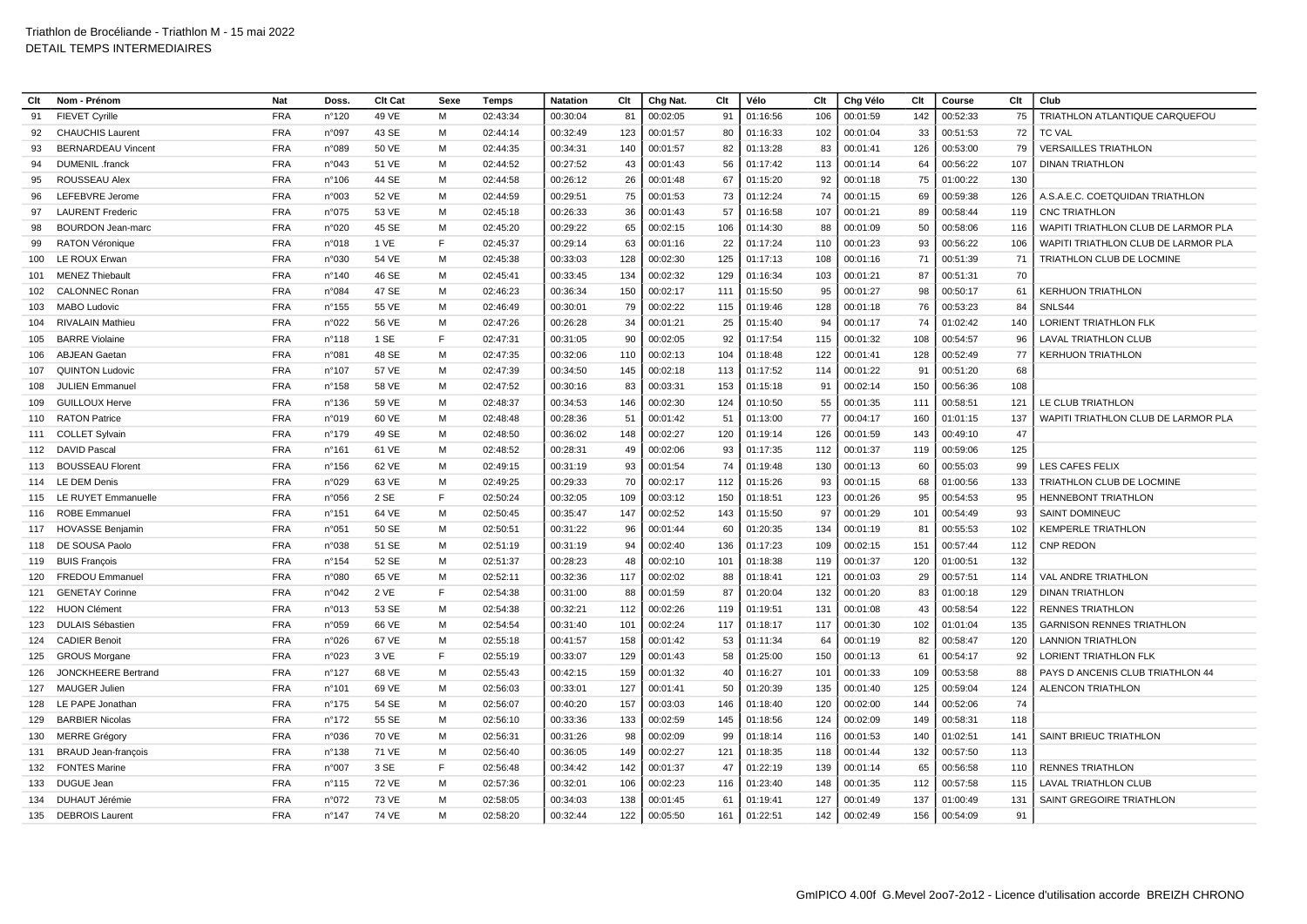| Clt        | Nom - Prénom                | <b>Nat</b> | Doss.           | <b>Clt Cat</b> | Sexe | Temps                | <b>Natation</b> | Clt | Chg Nat. | Clt | Vélo     | Clt | Chg Vélo | Clt | Course   | Clt | Club                               |
|------------|-----------------------------|------------|-----------------|----------------|------|----------------------|-----------------|-----|----------|-----|----------|-----|----------|-----|----------|-----|------------------------------------|
| 136        | <b>LEFRANC Clovis</b>       | <b>FRA</b> | n°096           | <b>75 VE</b>   | M    | 02:59:18             | 00:38:46        | 156 | 00:02:30 | 126 | 01:20:45 | 136 | 00:01:02 | 22  | 00:56:17 | 105 | <b>TC VAL</b>                      |
| 137        | <b>QUEMENER Bruno</b>       | <b>FRA</b> | n°028           | 76 VE          | м    | 03:01:19             | 00:38:09        | 153 | 00:02:33 | 132 | 01:22:14 | 138 | 00:01:41 | 127 | 00:56:44 | 109 | <b>LANNION TRIATHLON</b>           |
| 138        | <b>CASSAN Thibault</b>      | <b>FRA</b> | n°061           | 77 VE          | м    | 03:01:39             | 00:30:46        | 87  | 00:02:36 | 134 | 01:23:38 | 147 | 00:01:26 | 96  | 01:03:15 | 144 | <b>ASCR TRIATHLON</b>              |
| 139        | <b>DORE</b> Damien          | <b>FRA</b> | n°093           | 78 VE          | M    | 03:02:04             | 00:28:38        | 52  | 00:01:56 | 77  | 01:17:26 | 111 | 00:01:30 | 103 | 01:12:35 | 157 | E.S.M. GONFREVILLE L ORCHER        |
| 140        | LAUTREDOUX Jérôme           | <b>FRA</b> | n°085           | 56 SE          | м    | 03:02:08             | 00:38:17        | 155 | 00:02:09 | 98  | 01:22:09 | 137 | 00:01:27 | 99  | 00:58:07 | 117 | <b>KERHUON TRIATHLON</b>           |
| 141        | <b>BARBIER Luc</b>          | <b>FRA</b> | $n^{\circ}$ 173 | 79 VE          | М    | 03:02:11             | 00:43:22        | 161 | 00:04:57 | 160 | 00:59:06 | - 1 | 00:04:50 | 161 | 01:09:58 | 154 |                                    |
| 142        | <b>HAMEAU Guillaume</b>     | <b>FRA</b> | n°113           | 57 SE          | M    | 03:02:14             | 00:31:17        | 92  | 00:03:24 | 152 | 01:22:48 | 141 | 00:01:36 | 113 | 01:03:12 | 143 | LAVAL TRIATHLON CLUB               |
| 143        | <b>FRANGEUL Olivier</b>     | <b>FRA</b> | $n^{\circ}$ 146 | 80 VE          | м    | 03:02:25             | 00:37:04        | 151 | 00:02:29 | 123 | 01:20:15 | 133 | 00:01:38 | 122 | 01:01:01 | 134 | TRI PSA                            |
| 144        | <b>PERONNE William</b>      | <b>FRA</b> | n°164           | 81 VE          | м    | 03:02:29             | 00:29:27        | 67  | 00:03:08 | 147 | 01:26:13 | 153 | 00:03:33 | 159 | 01:00:11 | 128 |                                    |
| 145        | <b>PELLETIER Stephanie</b>  | <b>FRA</b> | $n^{\circ}$ 114 | 4 VE           | F    | 03:02:33             | 00:32:37        | 120 | 00:02:13 | 103 | 01:19:48 | 129 | 00:01:40 | 124 | 01:06:17 | 149 | <b>LAVAL TRIATHLON CLUB</b>        |
| 146        | <b>CLUZEAU Servane</b>      | <b>FRA</b> | n°077           | 5 VE           | E    | 03:02:51             | 00:32:36        | 118 | 00:01:48 | 66  | 01:23:26 | 145 | 00:01:37 | 121 | 01:03:26 | 145 | PAYS D AURAY TRIATHLON             |
| 147        | <b>RENAULT Rémi</b>         | <b>FRA</b> | n°070           | 82 VE          | м    | 03:03:47             | 00:29:47        | 74  | 00:02:29 | 122 | 01:22:52 | 143 | 00:01:32 | 106 | 01:07:09 | 150 | SAINT GREGOIRE TRIATHLON           |
| 148        | <b>LEFAIX Gildas</b>        | <b>FRA</b> | $n^{\circ}$ 137 | 83 VE          | M    | 03:04:44             | 00:33:32        | 131 | 00:02:44 | 137 | 01:22:57 | 144 | 00:01:51 | 139 | 01:03:42 | 146 | LE CLUB TRIATHLON                  |
| 149        | <b>KERHOST Nicolas</b>      | <b>FRA</b> | n°057           | 84 VE          | M    | 03:06:10             | 00:33:34        | 132 | 00:02:46 | 139 | 01:25:28 | 151 | 00:01:21 | 90  | 01:03:03 | 142 | <b>GUINGAMP TRIATHLON</b>          |
| 150        | <b>DARGENT Christophe</b>   | <b>FRA</b> | $n^{\circ}$ 152 | 85 VE          | м    | 03:06:59             | 00:34:04        | 139 | 00:02:56 | 144 | 01:23:48 | 149 | 00:01:18 | 78  | 01:04:55 | 148 |                                    |
| 151        | <b>BUIS Antoine</b>         | <b>FRA</b> | $n^{\circ}160$  | 58 SE          | м    | 03:07:13             | 00:32:31        | 115 | 00:03:15 | 151 | 01:25:57 | 152 | 00:01:47 | 135 | 01:03:45 | 147 |                                    |
| 152        | <b>PLESSIS Philippe</b>     | <b>FRA</b> | $n^{\circ}$ 112 | 86 VE          | M    | 03:07:22             | 00:31:43        | 102 | 00:02:06 | 95  | 01:16:25 | 100 | 00:03:01 | 158 | 01:14:08 | 160 | LE MANS TRIATHLON                  |
| 153        | <b>BOURDON Julie</b>        | <b>FRA</b> | n°014           | 1 JU           | F    | 03:07:29             | 00:27:23        | 41  | 00:01:58 | 83  | 01:34:39 | 161 | 00:01:08 | 41  | 01:02:23 | 139 | <b>RENNES TRIATHLON</b>            |
| 154        | <b>BERTIN Edouard</b>       | <b>FRA</b> | n°073           | 87 VE          | м    | 03:07:56             | 00:34:32        | 141 | 00:03:59 | 156 | 01:27:56 | 155 | 00:01:21 | 88  | 01:00:10 | 127 | SAINT GREGOIRE TRIATHLON           |
| 155        | LE FORMAL Amélie            | <b>FRA</b> | n°078           | 6 VE           | E    | 03:11:04             | 00:34:49        | 144 | 00:01:28 | 33  | 01:31:14 | 157 | 00:01:47 | 134 | 01:01:48 | 138 | PAYS D AURAY TRIATHLON             |
| 156        | <b>GUILLAUME Schumacher</b> | <b>FRA</b> | $n^{\circ}$ 126 | 88 VE          | М    | 03:11:43             | 00:30:12        | 82  | 00:03:10 | 149 | 01:23:38 | 146 | 00:02:04 | 146 | 01:12:42 | 158 | SNLS44                             |
| 157        | <b>DARRAS Claudine</b>      | <b>FRA</b> | n°024           | 7 VE           | E    | 03:12:47             | 00:33:56        | 136 | 00:02:35 | 133 | 01:26:44 | 154 | 00:01:36 | 114 | 01:07:58 | 152 | LORIENT TRIATHLON FLK              |
| 158        | <b>LEMONON Xavier</b>       | <b>FRA</b> | $n^{\circ}$ 177 | 89 VE          | M    | 03:16:29             | 00:38:14        | 154 | 00:04:15 | 157 | 01:22:20 | 140 | 00:02:54 | 157 | 01:08:49 | 153 |                                    |
| 159        | <b>MOQUET Eric</b>          | <b>FRA</b> | n°157           | 90 VE          | м    | 03:16:29             | 00:42:39        | 160 | 00:04:32 | 158 | 01:19:06 | 125 | 00:02:31 | 153 | 01:07:43 | 151 | <b>CESSON SEVIGNE</b>              |
| 160        | <b>RILEY Claire</b>         | <b>FRA</b> | $n^{\circ}$ 125 | 8 VE           | F    | 03:19:21             | 00:31:40        | 100 | 00:03:09 | 148 | 01:31:58 | 158 | 00:01:57 | 141 | 01:10:39 | 155 | SNLS44                             |
| 161        | <b>TRIBODET Etienne</b>     | <b>FRA</b> | $n^{\circ}$ 186 | 91 VE          | M    | 03:23:21             | 00:32:50        | 124 | 00:03:42 | 155 | 01:31:09 | 156 | 00:01:36 | 115 | 01:14:07 | 159 | <b>BROCELIANDE TRIATHLON</b>       |
| 162        | <b>DORE</b> Sandrine        | <b>FRA</b> | n°094           | 9 VE           | E    | 03:27:36             | 00:37:51        | 152 | 00:01:59 | 86  | 01:34:13 | 160 | 00:02:42 | 155 | 01:10:54 | 156 | E.S.M. GONFREVILLE L ORCHER        |
| 163        | <b>PASCAL Francois</b>      | <b>FRA</b> | $n^{\circ}$ 181 | 59 SE          | M    | 03:38:46             | 00:32:03        | 108 | 00:02:50 | 141 | 01:32:45 | 159 | 00:02:42 | 154 | 01:28:28 | 161 |                                    |
| <b>DNF</b> | <b>BAZIN Olivier</b>        | <b>FRA</b> | n°054           | 0 VE           | м    | 00:00:00             |                 |     |          |     |          |     |          |     |          |     | TRIATHLON COTE D EMERAUDE          |
|            | DNF BLEE Romain             | <b>FRA</b> | $n^{\circ}$ 145 | 0 SE           | м    | 00:00:00             | 00:31:22        |     | 00:03:22 |     | 01:37:00 |     |          |     |          |     |                                    |
| DNF        | <b>CADIER Téliau</b>        | <b>FRA</b> | n°025           | 0 JU           | М    | 00:00:00             | 00:24:39        |     | 00:01:06 |     | 01:12:22 |     | 00:01:03 |     |          |     | <b>LANNION TRIATHLON</b>           |
| <b>DNF</b> | <b>COLLET Charles-yves</b>  | <b>FRA</b> | n°046           | 0 VE           | M    | 00:00:00             | 00:29:16        |     | 00:02:01 |     | 01:16:03 |     | 00:01:39 |     |          |     | <b>DINAN TRIATHLON</b>             |
| <b>DNF</b> | <b>COSNARD Cedric</b>       | <b>FRA</b> | $n^{\circ}$ 117 | 0 VE           | M    | 00:00:00             | 00:27:51        |     | 00:01:09 |     | 01:14:52 |     | 00:01:09 |     |          |     | <b>LAVAL TRIATHLON CLUB</b>        |
| <b>DNF</b> | <b>DUVAL Florian</b>        | <b>FRA</b> | $n^{\circ}$ 166 | 0 SE           | м    | 00:00:00             | 00:30:59        |     | 00:02:33 |     | 01:15:06 |     |          |     |          |     |                                    |
|            | DNF PELLE Lilian            | <b>FRA</b> | $n^{\circ}$ 149 | 0 SE           | М    |                      | 00:31:38        |     | 00:01:52 |     |          |     |          |     |          |     |                                    |
|            | DSQ BLANTY Cédric           | <b>FRA</b> | $n^{\circ}110$  | 0 VE           | м    | 00:00:00<br>00:00:00 | 00:29:38        |     | 00:01:23 |     | 01:09:10 |     | 00:00:54 |     |          |     | TRIATHLON CLUB NANTAIS             |
| DSQ        | <b>DELYS Charles</b>        | <b>FRA</b> | n°184           | 0 VE           | м    | 00:00:00             | 00:29:58        |     | 00:01:44 |     | 01:08:48 |     | 00:01:07 |     |          |     | EAPB                               |
|            |                             |            |                 |                |      |                      |                 |     |          |     |          |     |          |     |          |     |                                    |
|            | DSQ DENIS Bertrand          | <b>FRA</b> | $n^{\circ}$ 139 | 0 VE           | м    | 00:00:00             | 00:27:38        |     | 00:02:24 |     | 01:11:36 |     | 00:01:29 |     |          |     | 353 TRIATHLON CLUB                 |
| DSQ        | <b>FUSEAU Jerome</b>        | <b>FRA</b> | n°167           | 0 SE           | м    | 00:00:00             | 00:27:52        |     | 00:01:28 |     | 01:09:53 |     | 00:01:03 |     |          |     |                                    |
|            | DSQ KERBELLEC Ronan         | <b>FRA</b> | n°062           | 0 VE           | м    | 00:00:00             | 00:28:19        |     | 00:01:35 |     | 01:11:42 |     | 00:01:05 |     |          |     | <b>CHATEAUGIRON TRIATHLON</b>      |
|            | DSQ PENVERN Loïc            | <b>FRA</b> | n°058           | 0 VE           | м    | 00:00:00             | 00:29:50        |     | 00:01:33 |     | 01:09:39 |     | 00:01:07 |     |          |     | TRIATHLON CLUB DU PAYS DE MUZILLAC |
| DSQ        | STERVINOU Nicolas           | <b>FRA</b> | $n^{\circ}$ 123 | 0 VE           | M    | 00:00:00             | 00:27:53        |     | 00:01:55 |     | 01:10:38 |     | 00:01:51 |     |          |     | SNLS44                             |
|            | DNS CHANDAVOINE Norbert     | <b>FRA</b> | n°169           | 0 VE           | м    | 00:00:00             |                 |     |          |     |          |     |          |     |          |     |                                    |
| DNS        | GULLIENT Jérôme             | <b>FRA</b> | n°162           | 0 VE           | М    | 00:00:00             |                 |     |          |     |          |     |          |     |          |     | JOGGERS DU COUESNON                |
|            | <b>DNS</b> HALBEISEN Pierre | <b>FRA</b> | n°083           | 0 SE           | м    | 00:00:00             |                 |     |          |     |          |     |          |     |          |     | <b>KERHUON TRIATHLON</b>           |
|            |                             |            |                 |                |      |                      |                 |     |          |     |          |     |          |     |          |     |                                    |